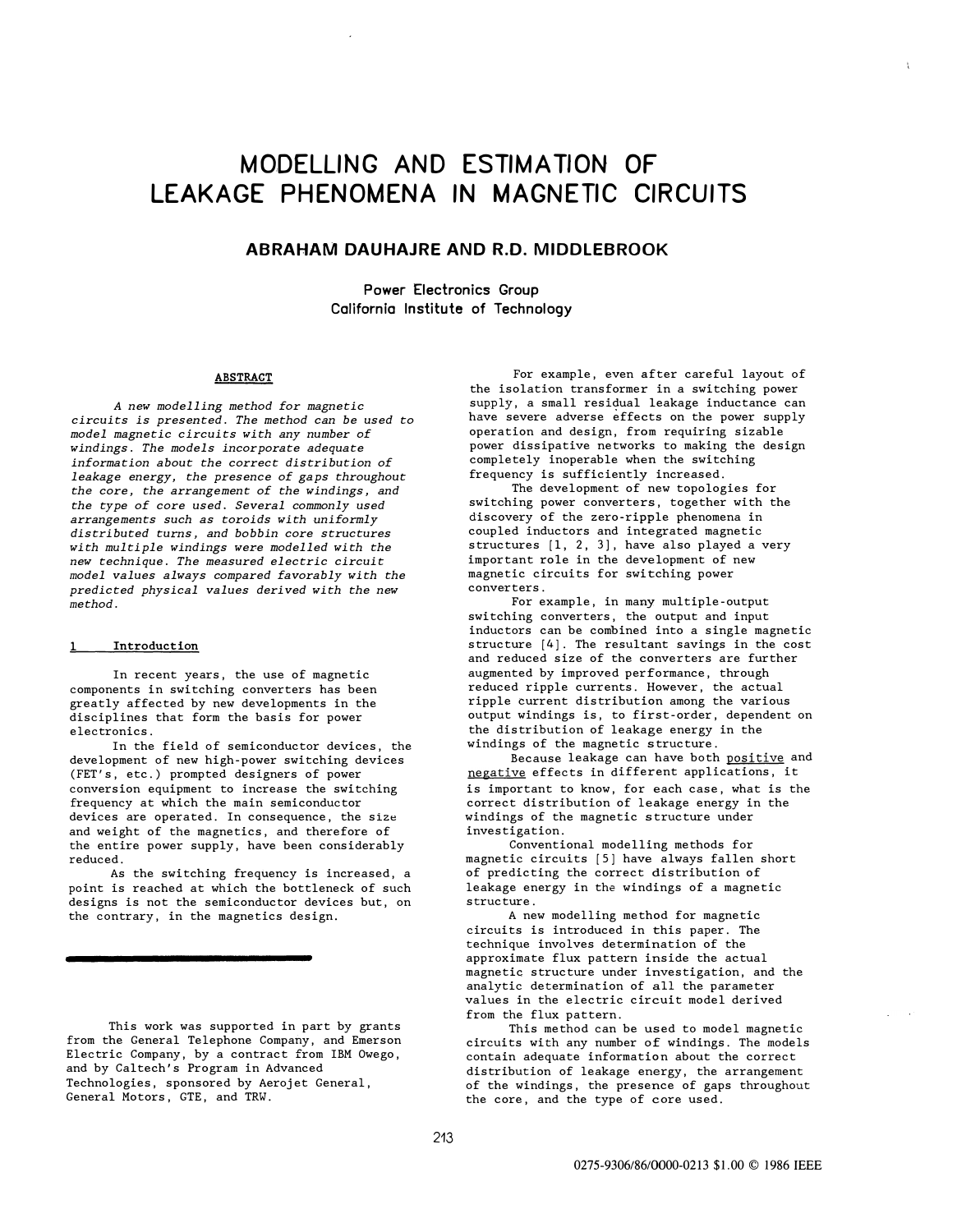The electric circuit models (physical models) obtained with this method are physically natural, i.e., the elements in these models have a one-to-one relationship with corresponding physical quantities in the original magnetic structure.

These models can be particularly useful in prediction of the effects of second-order parasitics on switching converters. For example, for a particular application, different arrangements can be studied through their physical models, and the one that gives the best performance can easily be chosen. All this can be accomplished without going through the usual "trial and error" process.

# Magnetic Components and Leakage Phenomena in Switching Converters

The effects of magnetic leakage in different types of magnetic components are reviewed in this section. In single-winding inductor applications, the only effect that leakage has (from the circuit point of view) is to increase the effective value of inductance. Other than that it is of little importance. The effects of leakage are far more important in multiple-winding components such as transformers, coupled inductors, and integrated magnetic structures.

The isolated flyback dc-to-dc converter in Fig. 1 uses a two-winding energy storage transformer. The ideal voltage and current waveforms of the transistor switch are also illustrated in Fig. 1. However, owing to the non-zero switching time of the transistor, and the "parasitic" leakage inductance of the transformer, the actual non-ideal current and voltage waveforms of the transistor switch are approximately as shown in Fig. 2. The spurious voltage spike across the transistor collectoremitter junction is approximately given by

$$
v_s \approx \ell \frac{I}{\Delta t} \tag{1}
$$

where  $l$  is the effective leakage inductance of the transformer reflected to the primary, I is the current in the primary at turn-off, and  $\Delta t$ is the approximate turn-off time of the transistor. Typically, protection circuits are used to prevent a breakdown of the switch owing to the voltage spike.

This is an example of an adverse leakage effect in magnetic components. There are other applications where, to the contrary, leakage is used to improve the performance of the converter. Such is the case of the Cuk converter in Fig. 3, where the input and output inductors are coupled into a single magnetic component. The operation of this converter has been extensively discussed in the literature [1,2,3], where it is shown that proper selection of the leakage parameters in the coupled inductors can lead to zero ac current ripple on either the input or the output of the converter.





Fig. 1. Illustration of ideal transistor voltage and current waveforms in f1yback converter.



 $Fig. 2.$ The non-ideal voltage and current waveforms of the transistor illustrate the adverse effects of the leakage inductance on the switching element.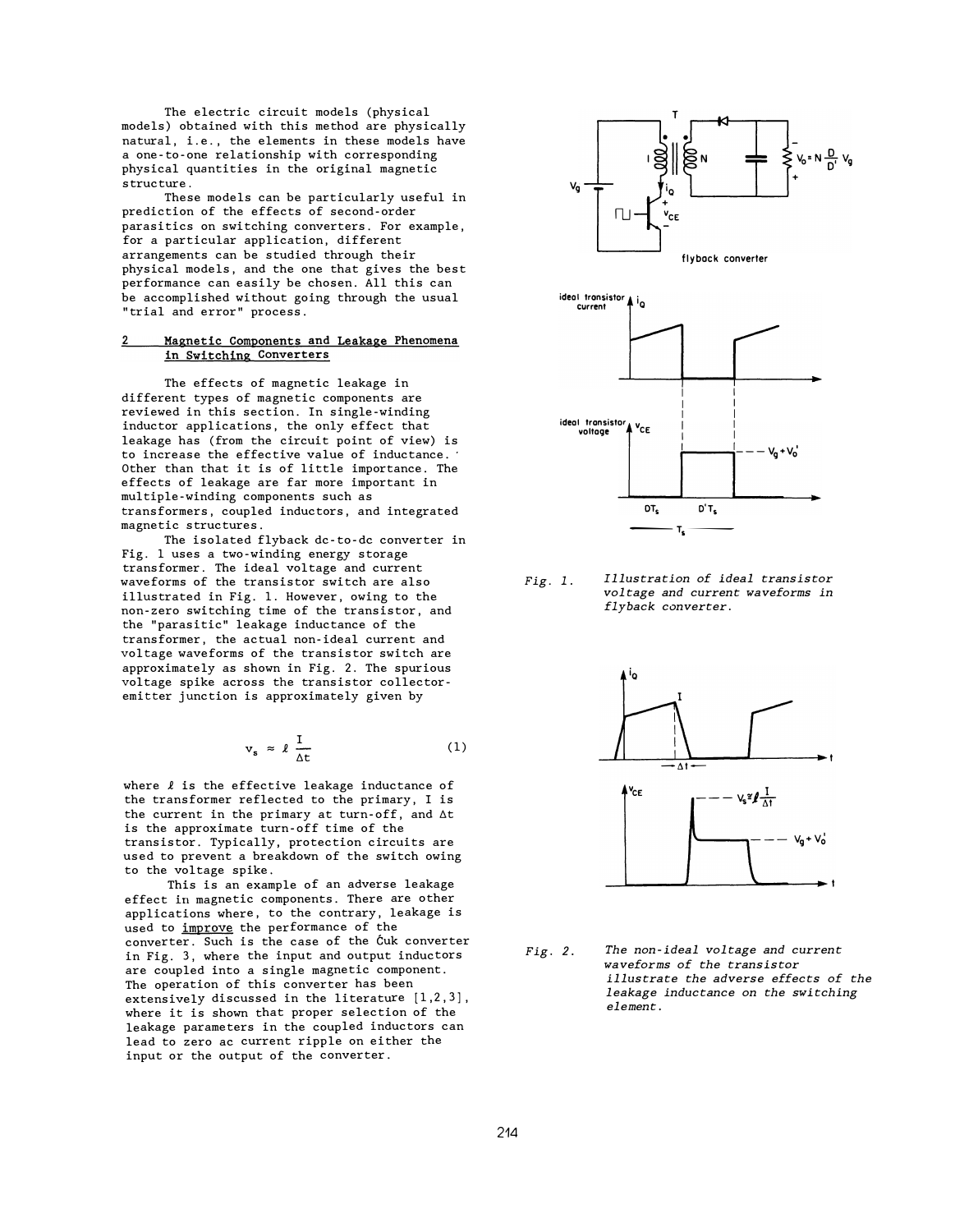

Fig. 3. Cuk dc-to-dc converter with coupled inductors.

In isolation transformers and coupled inductors with multiple windings, such as those in the forward converter in Fig. 4, it is not so well understood how the different leakage parameters affect the performance of the converter. The main reason for this is the lack of "proper" electric circuit models for multiple-winding structures.

Proper electric circuit models for mUltiple winding magnetic structures that incorporate adequate information about the correct distribution of leakage energy in the windings can be very helpful in the design of transformers for minimum leakage effects, as well as coupled inductors for minimum ac ripple currents.

Solving the leakage problem in general involves determination of proper electric circuit models where the different inductance parameters (including those associated with magnetic leakage) are analytically estimated in terms of the geometry of the magnetic structure.

A simple method for estimating the approximate leakage energy in the windings of a magnetic structure is reviewed in the next section.





# 3 Energy in Magnetic Circuits

The magnetic energy in a volume of material v where the magnetic field intensity H is known is given by

$$
E = \frac{\mu}{2} \iiint\limits_{V} H^2 dv
$$
 (2)

If the volume v corresponds to the winding of a magnetic circuit which carries a current I, the magnetic energy in Eq. (2) can also be expressed as

$$
E = \frac{1}{2} \ \ell I^2 \tag{3}
$$

where  $l$  is the "effective" inductance of the winding. Comparison of Eqs. (2) and (3) gives

$$
\ell = \frac{\mu_o}{I^2} \iiint\limits_{V} H^2 dv \tag{4}
$$

where the integral is evaluated throughout the volume of the winding v.

In general, Eq. (4) can be used to compute the "effective" or "equivalent" inductance of any part of a magnetic structure for which the field intensity H has previously been determined. This is illustrated next with a simple example.

#### 3 .1 Toroid with Uniformly Distributed Turns

To illustrate the use of Eq. (4), a simple toroidal core with N uniformly distributed turns is used as an example, a nd is shown in Fig. 5.



Fig. 5. Toroid with uniformly distributed turns.

The field intensity inside the toroid  $H_i$ can be obtained using Ampere's law in its most general form

$$
\oint_C \mathbf{H} \cdot d\boldsymbol{\ell} = \iint J ds
$$
\n(5)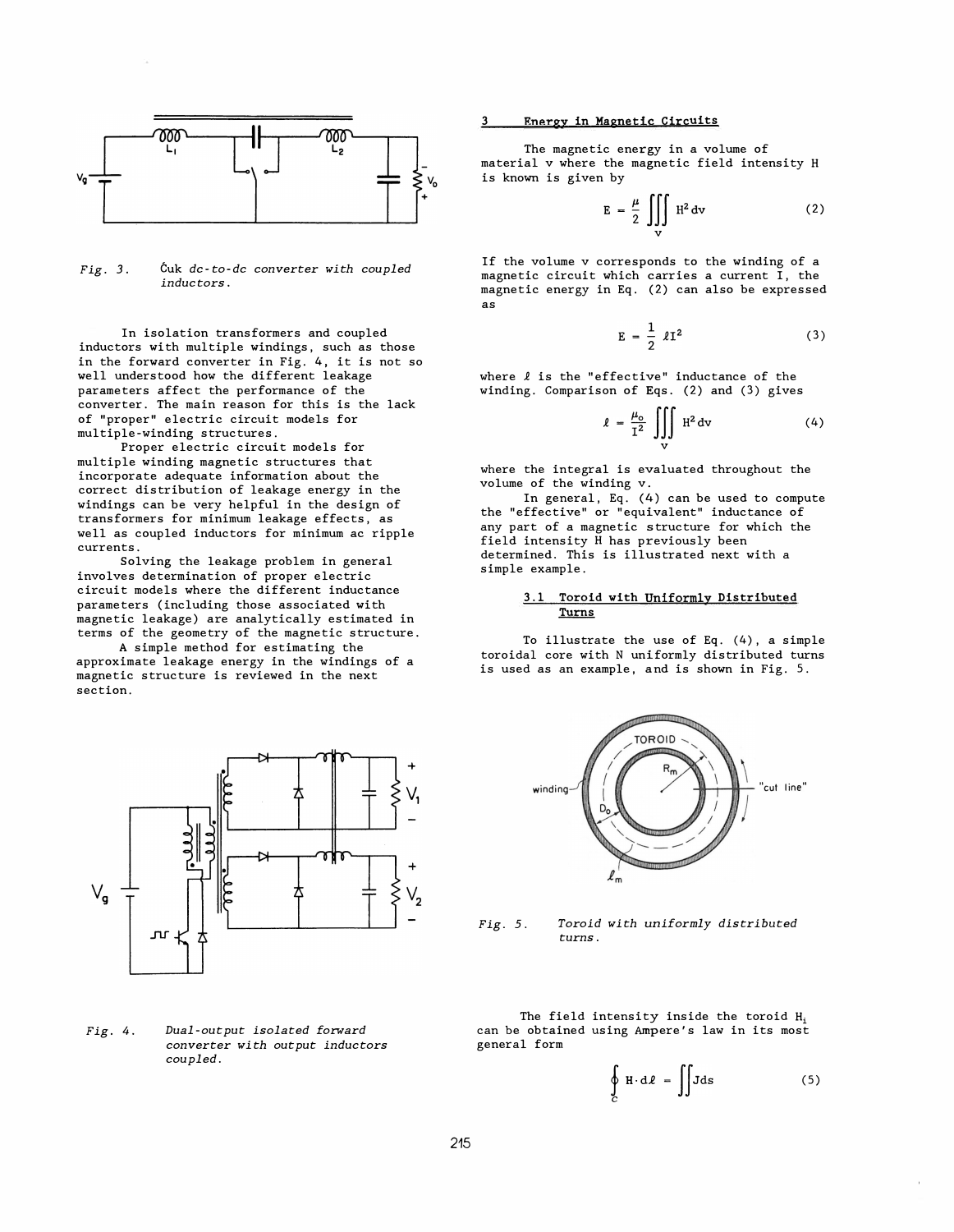which basically states that the closed line integral of H is equal to the total current enclosed by the integration path c. For the example in Fig. 5, the integration path c goes along the center of the toroid. The total current enclosed by c is therefore

$$
\iint J \cdot ds = NI \tag{6}
$$

If the toroid is made of ferromagnetic material, the field intensity  $H_i$  can be assumed "almost" uniform throughout the toroid, and parallel to the path c. Under these conditions, Eqs. (5) and (6) give

$$
H_i = \frac{NI}{\ell_m} \tag{7}
$$

where  $\ell_m = 2\pi R_m$  is the mean length of the magnetic path of the toroid.

Equation (7) gives the approximate field intensity inside the toroid. To estimate the field intensity across the winding, it is assumed that the turns are made of thin wires, and therefore the shape of the winding can be assumed to be that of a thick uniform layer around the toroid which carries a total current NI. To visualize the next steps more easily, the toroid is "cut" and stretched open as shown in Fig. 6 (a). The winding is now a cylindrical conductor of thickness h and of internal radius  $r_o$ , which surrounds the toroid.

The field intensity  $H(\rho)$  inside the winding (leakage field intensity) can be obtained using Ampere's law  $(Eq. (5))$ , where the closed integration path c can be selected as shown in Fig. 6 (a). The selected path is closed because the bottom of the figure is actually connected to the top.

If  $H(\rho)$  is assumed normal to the current density J, the left side of Eq. (5) becomes

$$
\oint_C \mathbf{H} \cdot d\ell = \begin{cases}\n\ell = \ell_m \\
\mathbf{H}(\rho) d\ell = \mathbf{H}(\rho) \ell_m \\
\ell = 0\n\end{cases}
$$
\n(8)

The right hand side of Eq. (5) is the total current enclosed by the integration path c. 'If the current density J is constant throughout the entire cross section of the conductor cylinder, the total current enclosed by c is then

$$
I_c = J(h-\rho)\ell_m \tag{9}
$$

where

$$
J = \frac{NI}{h\ell_m} \tag{10}
$$

and  $h\ell_m$  is the area of the cross section of the conductor cylinder. Substitution of Eq. (10) into (9) gives

$$
I_c = NI \left(1 - \frac{\rho}{h}\right) \tag{11}
$$



Fig. 6. "Cut" and stretched toroid (a) and field intensity across the winding and the toroid (b).

Finally, from Eqs. (8) and (II)

$$
H(\rho) = H_1 \left( 1 - \frac{\rho}{h} \right) \tag{12}
$$

where  $H_i = NI/L_m$  is the field intensity inside the toroid.

Figure 6 (b) illustrates the variation of the field intensity H inside and outside the toroid. At the boundary between the toroid and the winding  $(\rho=0)$ , the field intensity is  $H_i$ . This is as expected since one of the boundary condition for magnetic fields is that tangential components of the field intensity are equal on both sides of a boundary. Finally, at the end of the winding  $(\rho = h)$ , the field intensity reduces to zero.

Finally, if the toroid is closed back into its original circular form, it is possible to draw the direction of the fluxes inside the winding and the toroid. This is shown in Fig. 7.



Fig. 7. The toroid and the winding in Fig. 6 can be closed back into their original circular form to illustrate the direction of the flux inside the toroid  $\phi_i$ , and the leakage flux  $\phi_{\ell}$ .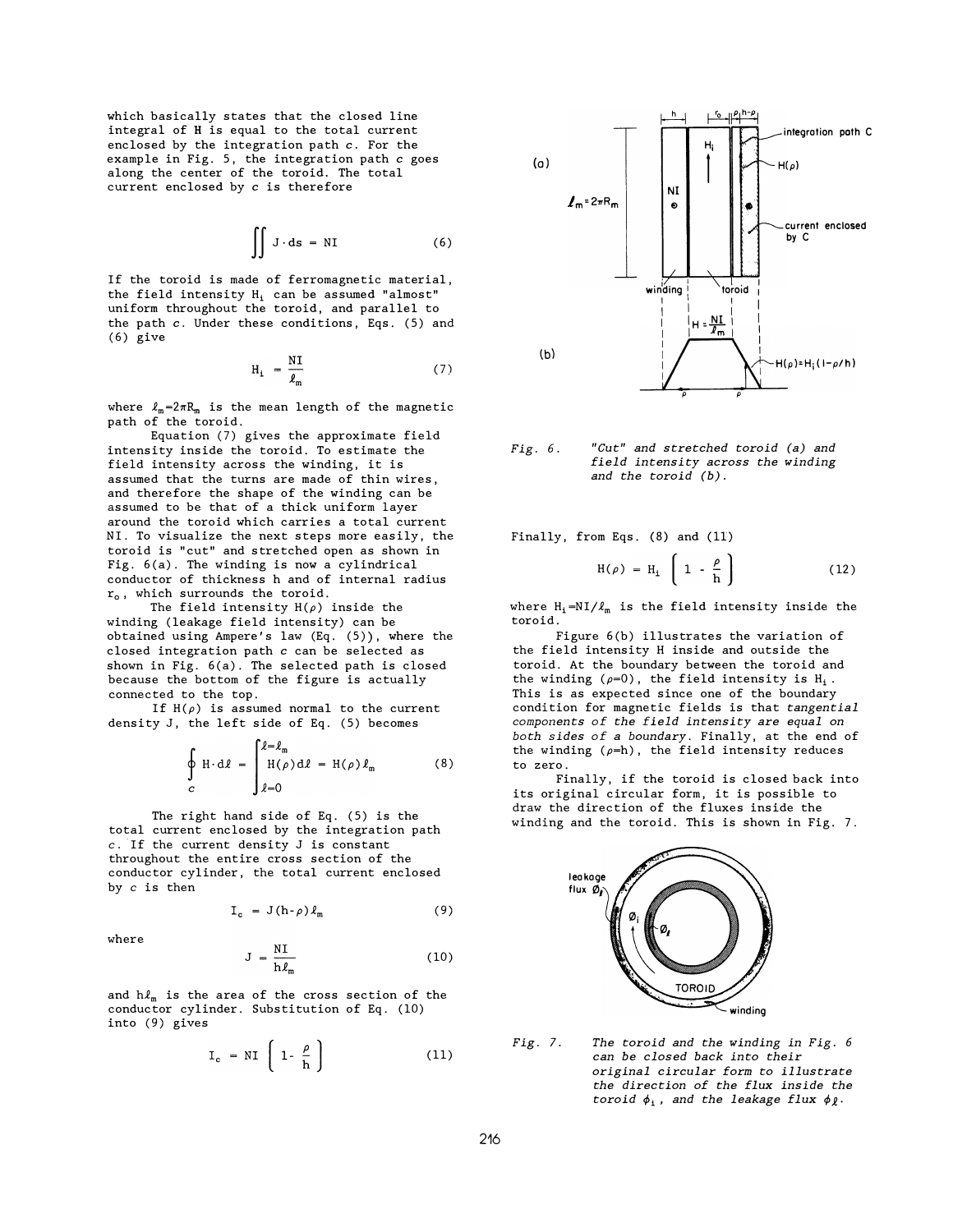# Inductance Calculation

Equation (4) can now be used to find both the inductance of the toroid as well as the "equivalent" or "effective" inductance of the winding, i. e. , the leakage inductance. The inductance of the toroid is found by substitution of Eq. (7) into (4) and evaluation of the integral throughout the volume of the toroid. This gives

$$
L = \frac{N^2}{R_m} \tag{13}
$$

where  $R_m = \mu S / \ell_m$  is the reluctance of the toroid.

The effective (leakage) inductance of the winding is computed by substitution of  $H(\rho)$  from Eq. (12) into Eq. (4) , and evaluation of the integral throughout the volume of the winding, which gives

$$
\ell = \frac{2}{3} N^2 \pi \mu_o \frac{h}{\ell_m} \left( r_o + \frac{h}{4} \right)
$$
 (14)

where  $l$  is the effective leakage inductance of the winding. Finally, the total inductance of the structure is the sum of the inductance of the toroid  $L$  (Eq.  $(13)$ ), and the leakage inductance  $l$  (Eq. (14)).

#### 3 .2 Multiple-Winding Structures and the General Solution to the Leakage Problem

The previous inductor example illustrates how to obtain simple analytic approximations for the field intensity inside the windings of a magnetic circuit. It also shows how Eq. (4) can be used to compute the effective inductance of some volume of material for which the field intensity has previously been determined.

However, for multiple-winding structures it is necessary not only to estimate the energy of the magnetic fields inside the windings, but also to know how this energy is distributed among the different windings.

The general solution to the leakage problem is divided into various steps. These steps involve first the determination of a "physical" electric circuit model, and finally the estimation of the parameters in the model (including all leakage inductances) .

In the past magnetic circuits have been modelled based on mathematical descriptions of "generic" magnetic circuits with the same number of windings [5]. Unfortunately, these mathematical models have always fallen short of predicting the correct distribution of leakage energy in the windings of a magnetic structure. The next section reviews the concepts and steps involved in determination of these mathematical models.

#### Mathematical Models for Magnetic Circuits

The conventional method for modelling magnetic circuits [5] is reviewed in this section. It is shown with some examples that

although these models are conceptually right, the meaning of the models and its elements can sometimes be reduced to mere mathematical abstractions with no physical interpretation.

#### 4.1 Mathematical Description of Magnetic **Circuits**

Figure 8 shows a simple two-winding transformer. One possible way to model such a structure is to consider the two-winding toroid shown in Fig. 9 a "generic" case for all twowinding transformers. Figure 9 also shows the assumed flux pattern inside the generic toroid and its windings.



Fig. 8. Two-winding side by side bobbin core arrangement.



Fig. 9. Generic two-winding transformer.

The total flux enclosed by 
$$
N_1
$$
 is

$$
\phi_{N1} = \phi_m + \phi_1 \tag{15}
$$

Similarly the total flux enclosed by  $N_2$  is

$$
\phi_{N2} = \phi_m - \phi_2 \tag{16}
$$

Using Faraday's law one can also write

 $\mathbf{v}$ 

$$
_{1} = N_{1} \frac{d\phi_{N1}}{dt} = N_{1} \left( \frac{d\phi_{m}}{dt} + \frac{d\phi_{1}}{dt} \right)
$$
 (17)

$$
v_2 = N_2 \frac{d\phi_{N2}}{dt} = N_2 \left( \frac{d\phi_m}{dt} - \frac{d\phi_2}{dt} \right) \qquad (18)
$$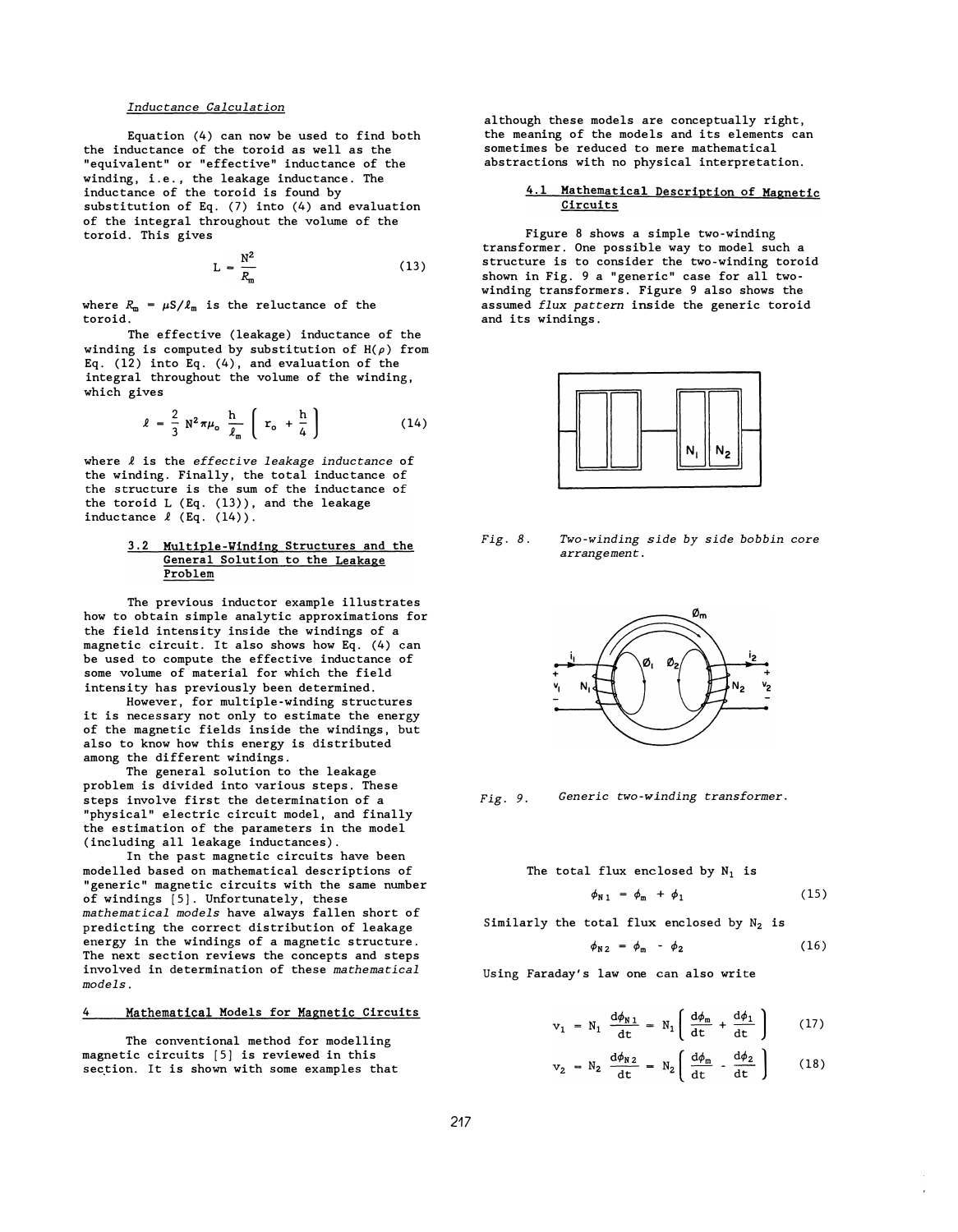The leakage fluxes  $\phi_1$  and  $\phi_2$  can also be expressed as

$$
\phi_1 = N_1 \mathcal{C}_1 \mathbf{i}_1 \tag{19}
$$

$$
\phi_2 = N_2 \mathcal{C}_2 \mathbf{i}_2 \tag{20}
$$

where  $\mathfrak{G}_1$  and  $\mathfrak{G}_2$  are the permeances of the magnetic paths of  $\phi_1$  and  $\phi_2$  [5].

By Lenz's law the relation between  $\phi_m$  and the currents  $i_1$  and  $i_2$  can be written as

$$
\phi_{\mathbf{m}} = \mathfrak{G}_{\mathbf{m}}(N_1 \mathbf{i}_1 - N_2 \mathbf{i}_2) \tag{21}
$$

where  $\mathcal{C}_m$  is the permeance of the path of the magnetization flux  $\phi_m$  [5]. Substitution of Eqs. (19) , (20) , and (21) into Eqs. (17) and (18) and rearrangement of similar terms gives

$$
v_1 = N_1^2 \theta_1 \frac{di_1}{dt} + N_1^2 \theta_m \left( \frac{di_1}{dt} - \frac{N_2}{N_1} \frac{di_2}{dt} \right)
$$
 (22)

$$
v_2 = -N_2^2 \theta_2 \frac{di_2}{dt} + N_2 N_1 \theta_m \left( \frac{di_1}{dt} - \frac{N_2}{N_1} \frac{di_2}{dt} \right)
$$
 (23)

The unit for permeance  $\theta$  is Henry/turns<sup>2</sup>, and consequently the following inductances can be defined in terms of the permeances  $\mathcal{C}_m$ ,  $\mathcal{C}_1$ , and  $\mathcal{O}_2$ :

$$
L_m = N_1^2 \vartheta_m \tag{24}
$$

 $l_1 = N_1^2 \Phi_1$ (25)

$$
\ell_2 = N_2^2 \mathcal{C}_2 \tag{26}
$$

Substitution of Eqs. (24) , (25) , and (26) into Eqs. (22) and (23) gives

$$
v_1 = \ell_1 \frac{di_1}{dt} + L_m \left( \frac{di_1}{dt} - \frac{N_2}{N_1} \frac{di_2}{dt} \right)
$$
 (27)

$$
v_2 = -\ell_2 \frac{di_2}{dt} + \frac{N_2}{N_1} I_m \left( \frac{di_1}{dt} - \frac{N_2}{N_1} \frac{di_2}{dt} \right)
$$
 (28)

Equations (27) and (28) constitute a mathematical description of the input-output characteristics of the generic transformer in Fig. 9.

#### Electric Circuit Model

An equivalent electric circuit model that satisfies Eqs. (27) and (28) is illustrated in Fig. 10. This model is known as the  $\pi$ -model for a two-winding transformer.



Fig. 10. Electric circuit model  $(\pi$ -model) for generic two-winding transformer in Fig. 9.

The  $\pi$ -model in Fig. 10 can be mathematically forced to satisfy the inputoutput characteristics of the two-winding transformer in Fig. 8. However, since the elements in this model represent physical quantities associated with the generic transformer in Fig. 9 and not the actual one in Fig. 8, the meanings of the elements in this model are reduced to mere mathematical abstractions with no physical interpretation.

In general, for any two-winding transformer configuration other than the generic two-winding transformer in Fig. 9, the  $\pi$ -model is just a mathematical description i.e., a mathematical model of the transformer characteristics.

# 4.2 Mathematical Models for Three-Winding Magnetic Circuits

The same procedure used to model the generic two-winding transformer can be used to find an electric circuit model for the generic three-winding transformer shown in Fig. 11.



Fig. 11. Generic three-winding transformer with the seven flux components illustrated.

Because of the additional winding  $N_3$  there are several additional flux components. The seven flux components are illustrated in Fig. 11. The electric circuit model, which is derived in a similar way as for the two-winding transformer, is illustrated in Fig. 12. The expressions for the parameters in the model are given in [5] and are mathematical functions of all the permeances of the different flux paths in the generic toroid.

For example, the expression for the "mutual inductance"  $M_0$  is given by

$$
M_o = N_1^2 \frac{(\theta_m + \theta_{12})(\theta_m + \theta_{13})}{(\theta_m + \theta_{23})}
$$
 (29)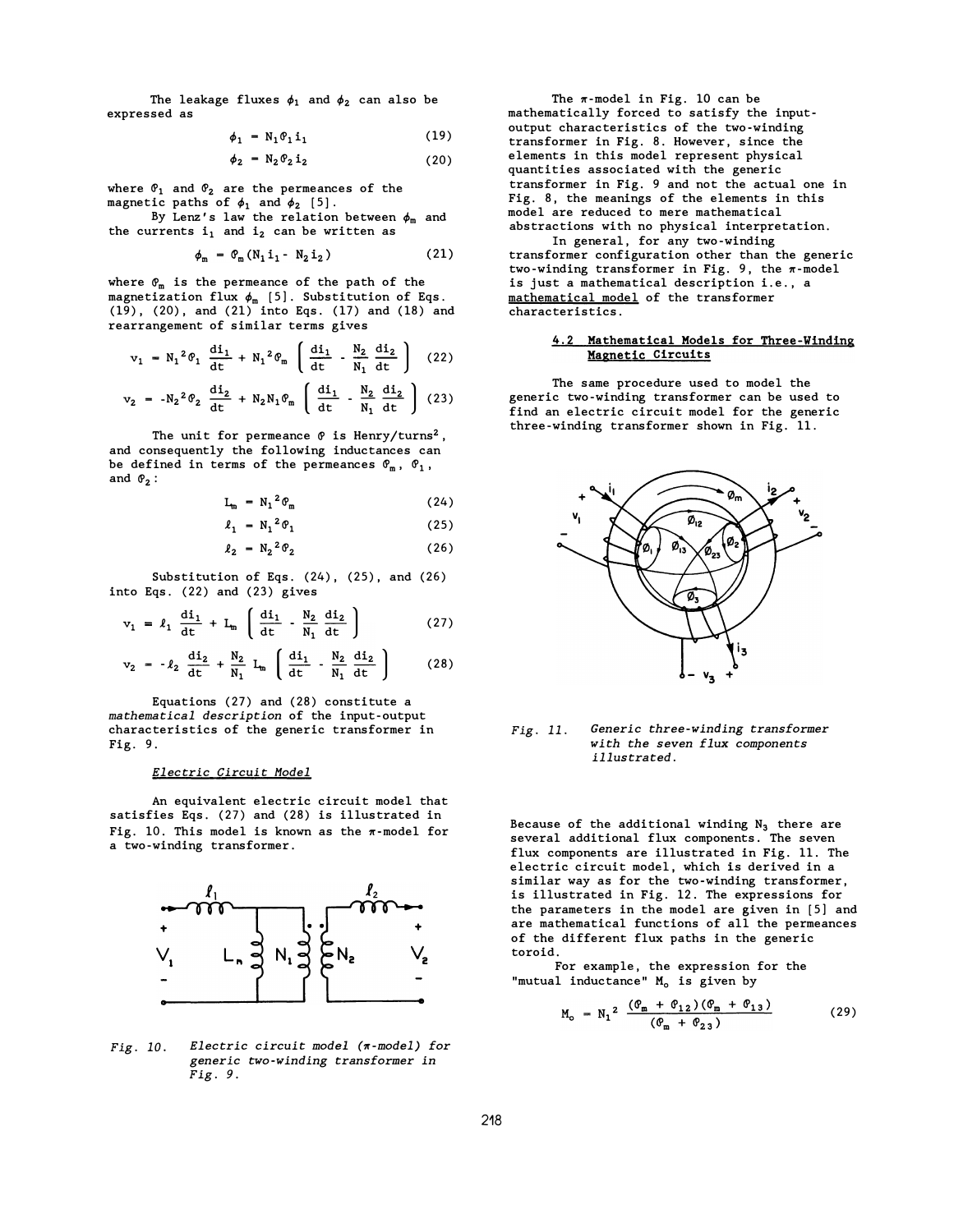

Fig. 12. Electric circuit model for threewinding generic transformer in Fig. 11.

Clearly, the complicated nature of the expressions for the parameters in the model makes a general and simple interpretation of the electric circuit model in terms of the generic three-winding transformer not always possible.

Furthermore, if this model is used to characterize a "real" three-winding structure such as that in Fig. 13, any interpretation is almost hopeless.



Fig. 13. Three-winding bobbin core arrangement.



Fig. 14. Electric circuit model (mathematical model) for four-winding transformer.

# 4.3 Mathematical Models for Four-Winding Magnetic Circuits

Unfortunately, for any transformer with more than three windings it is not possible to represent in general the input-output characteristics with a  $\pi$ -model. The general electric circuit model (mathematical model) for a four-winding transformer is obtained in [5] and is shown in Fig. 14. Any general interpretation from this model is almost hopeless.

With respect to design of the magnetic structure, mathematical models are in general not very useful. They do not contain adequate information about the physical distribution of leakage energy in the windings, about the presence of gaps throughout the core, and in general, about the geometric and structural properties of the magnetic component under investigation.

Electric circuit models which are derived from the actual magnetic structures under investigation, and are such that the parameters in the models (leakage inductances, etc) have a one-to-one relationship with corresponding physical quantities in the original magnetic structure, can be used not only as analysis tools, but also as design oriented tools for magnetic structures.

These models which are physically natural are the main topic of this paper. The general method to obtain the physical model of a magnetic structure is discussed in the next section.

# 5 Physical Description of Magnetic Circuits: Physical Models

Mathematical models are based on generic magnetic circuits with the same number of windings as the original magnetic structure.

Physical models, on the other hand, are based fundamentally on a knowledge of the distribution and intensity of the fluxes inside the actual magnetic structure under investigation. To obtain the physical model of a magnetic structure a new modelling technique is

used. The general modelling procedure for physical models is illustrated ip Fig. 15. The first step involves the determination of the flux pattern inside the actual magnetic . structure under investigation. Based on this pattern a set of algebraic flux equations are derived. These equations, which simply describe the distribution of the fluxes inside the structure, are used to construct the reluctance circuit model for the magnetic structure. The electric circuit model is then derived from the reluctance model using the principle of duality [6,7] . Finally, all the parameter values in the electric circuit model are analytically determined in terms of the geometry of the structure.

To illustrate the method the two-winding side by side bobbin core arrangement in Fig. 8 is used as an example. What follows is a description of each one of the steps involved in determination of the physical model for the transformer in Fig. 8.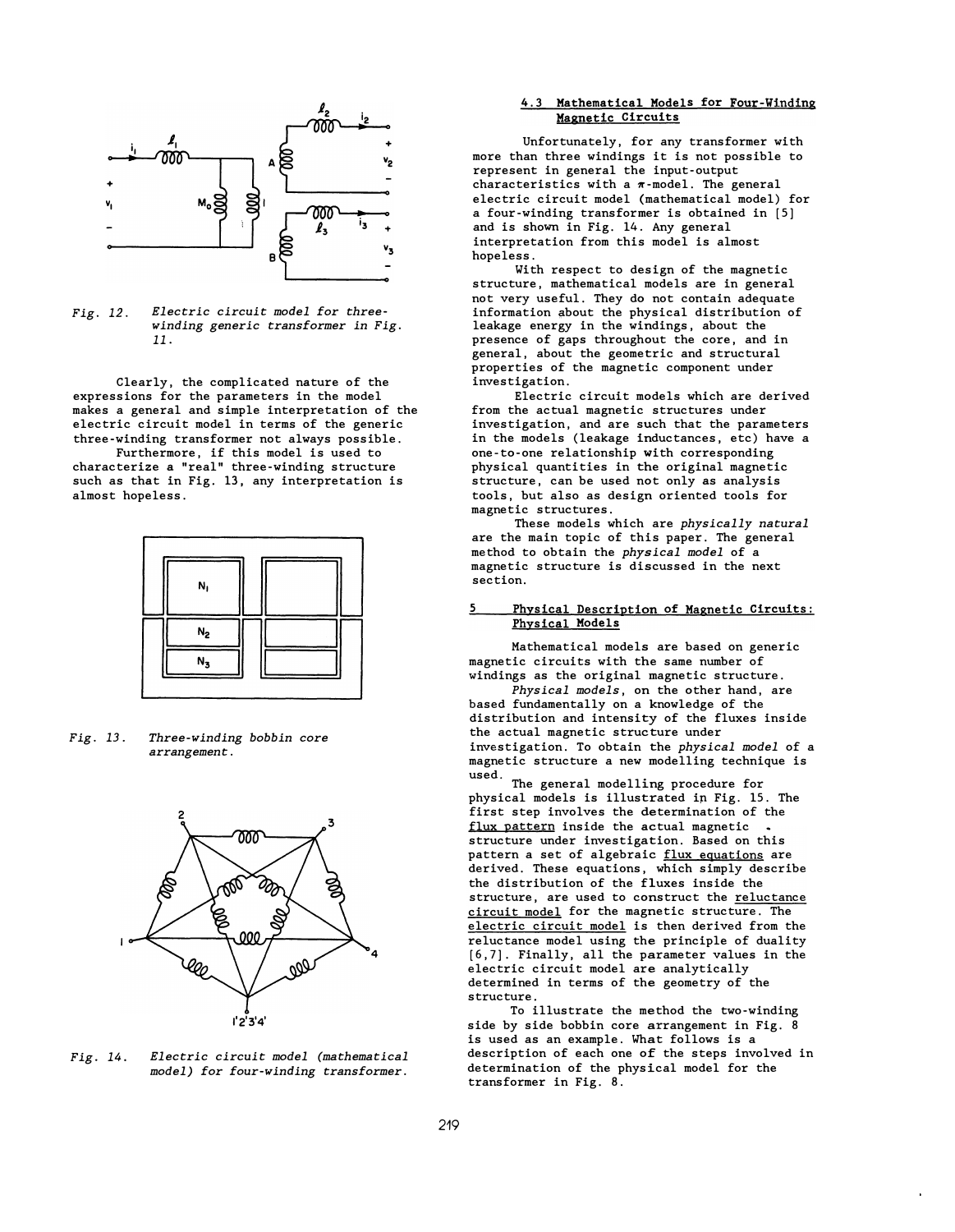

Fig. 15. General procedure to obtain the physical model of a magnetic circuit.

#### <sup>5</sup> .1 Approximate Flux Pattern Inside The Magnetic Structure

To obtain the physical model of a magnetic structure it is necessary to find approximately the flux pattern everywhere inside the actual structure under investigation. The flux pattern inside a magnetic structure can in general be obtained using Ampere's law in its most general form, i.e. Eq. (5). For the transformer in Fig. 8 the integration path c can be selected as shown in Fig. 16.



Fig. 16. Illustration of the flux pattern inside two-winding side by side arrangement (a) . It is determined with the use of the field intensity plot in (b). Also shown are the infinitely small sources of mmf  $N_1I_1$ and  $N_2I_2$ .

Use of the integration path shown in Fig. 16, and evaluation of Ampere's law (Eq. (5)) results in

$$
H(\rho) = H_{m} - \frac{N_{1}I_{1}}{b} \frac{\rho}{h_{1}}
$$
 (30)

where  $H(\rho)$  is the field intensity inside the primary at a radial distance  $(\rho + r_o)$  from the center of the core, and  $H_m$  is the average field intensity inside the core, which is approximately given by

$$
H_m = \frac{N_1 I_1 - N_2 I_2}{\ell_m}
$$
 (31)

The field intensity through the secondary winding and the rest of the core is obtained in a similar way. The complete result is illustrated in Fig. l6(b). The sign of the field intensity determines the direction of the fluxes inside the windings and the rest of the core. This in turn is used to establish the approximate flux pattern inside the structure, which is also illustrated in Fig. l6(a).

# 5 .2 The Flux Equations

 $\overline{a}$ 

The next step to determine the physical model of a magnetic circuit is to write down a set of algebraic flux equations which are based on the flux pattern previously determined and on the following definitions.

The total flux enclosed by the primary winding is defined as that which is enclosed by the infinitely small source  $N_1I_1$  shown in Fig.  $16(a)$ .

 $\phi_{N1}$  = Total flux enclosed by N<sub>1</sub> =  $\phi_c$  (32)

Similarly, the total flux enclosed by the secondary  $N_2$  is the sum of all the flux enclosed by the infinitely small source  $N_2I_2$  shown in Fig.  $16(a)$ .

$$
\phi_{N2} = \phi_c - (\phi_1 + \phi_\delta + \phi_2) \tag{33}
$$

In defining these two equations two fundamental approximations are made. The first one incorporates all the mmf of the windings into the infinitely small sources  $N_1I_1$  and  $N_2I_2$ . The ideal situation would be to consider each turn as a separate source of mmf. This can unnecessarily complicate the results and make the process intractable.

An intermediate solution is to break the windings into their separate layers, as they are physically wound. Each layer would then be treated as a separated winding each carrying a current  $N_i$  I, where  $N_i$  is the number of turns in the i<sup>th</sup> layer, and I is the current of each turn in the layer. The case where the windings are broken into their separate layers is discussed in detail in [7].

The second approximation has to do with the positions of the infinitely small sources  $N_1I_1$  and  $N_2I_2$  at the extremes of the windings as indicated in Fig. l6 (a). The purpose of this is to ensure that all the leakage fluxes  $\phi_1$  and  $\phi_2$ are contained within these two sources. This approximation can also be significantly improved by breaking the winding into layers [7].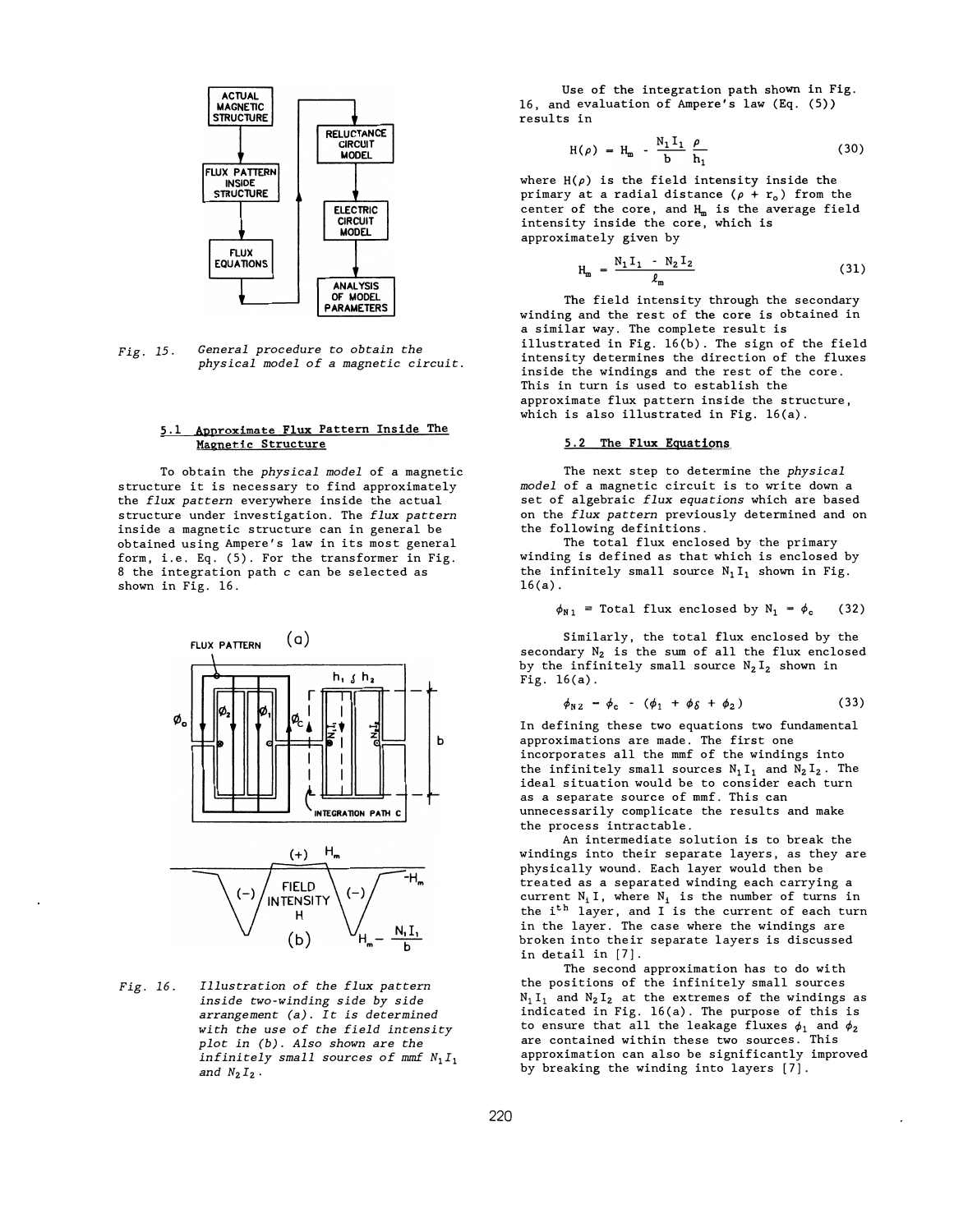Later in the paper experimental results show that both of these approximations do not introduce significantly large errors in the predicted models. However, if more accurate models are desired, the layer-to-layer models discussed in [7) provide a better answer.

Substitution of Eq. (32) into (33) gives

$$
\phi_{N2} = \phi_{N1} - \phi_{\ell} \tag{34}
$$

where  $\phi_{\ell}=\phi_1+\phi_{\delta}+\phi_2$ .

Finally, the last flux equation gives the relation between the flux through the center leg of the core  $\phi_c$ , and the flux through the outer legs  $\phi_o$ . That is,

$$
\phi_o = \phi_c - \phi_{\ell} = \phi_{N2} \tag{35}
$$

#### 5.3 Construction of the Reluctance Model

The reluctance model gives a "circuit like" description of the distribution of the fluxes inside the magnetic structure.

The currents in the reluctance circuit represent the different flux quantities in the magnetic structure which are also described by the flux equations. The mmf sources translate into voltage sources as described in [7) . Each node in the reluctance model satisfies one of the flux equations, and each branch of the reluctance circuit is associated with the corresponding flux path in the magnetic structure. The reluctances represent the the ability of the structure to store magnetic energy along that particular path.

The complete reluctance circuit model for the two-winding side by side arrangement is illustrated in Fig. 17.



Fig. 17. Reluctance circuit model for twowinding side by side arrangement.

The flux quantities  $\phi_{N1}$  and  $\phi_{N2}$ , which were previously defined in Eqs. (32) and (33), are the "currents" associated with the "voltage sources"  $N_1I_1$  and  $N_2I_2$ , as illustrated in Fig. 17. Notice that the "current"  $\phi_\texttt{N2}$  in the figure together with the sign of the "voltage source"  $N_2I_2$  indicate the "load nature" of  $N_2I_2$ .

The reluctances in the circuit represent the ability of the structure to store energy along that particular path. For instance,  $R_{\ell}$ represents the ability of the structure to store energy in the windings,  $R_{\rm c}$  is the reluctance of the center leg gap, and  $R_0$  that of the outer legs.

#### 5.4 Electric Circuit Model (Physical Model)

In [6,7) a method for obtaining the electric circuit model given the reluctance circuit is reviewed. The technique is known as the principle of duality.

The electric circuit model derived from the reluctance model in Fig. 17 using the principle of duality is illustrated in Fig. 18.



Fig. 18. Electric circuit model for twowinding side by side arrangement.

The relations between the inductances in the electric circuit model and the reluctance elements in the reluctance model are given by

$$
L_c = \frac{N_1^2}{R_c}
$$
 (36)

$$
L_o = \frac{N_1^2}{R_o}
$$
 (37)

$$
\ell = \frac{N_1^2}{R\ell} \tag{38}
$$

For simplicity, the resistances of the windings are ignored but they can be accounted for in the usual way.

#### 5.5 Analytic Estimation of the Parameters in the Electric Circuit Model

To completely define the electric circuit model it is necessary to find approximate analytic expressions for all the inductances in the model.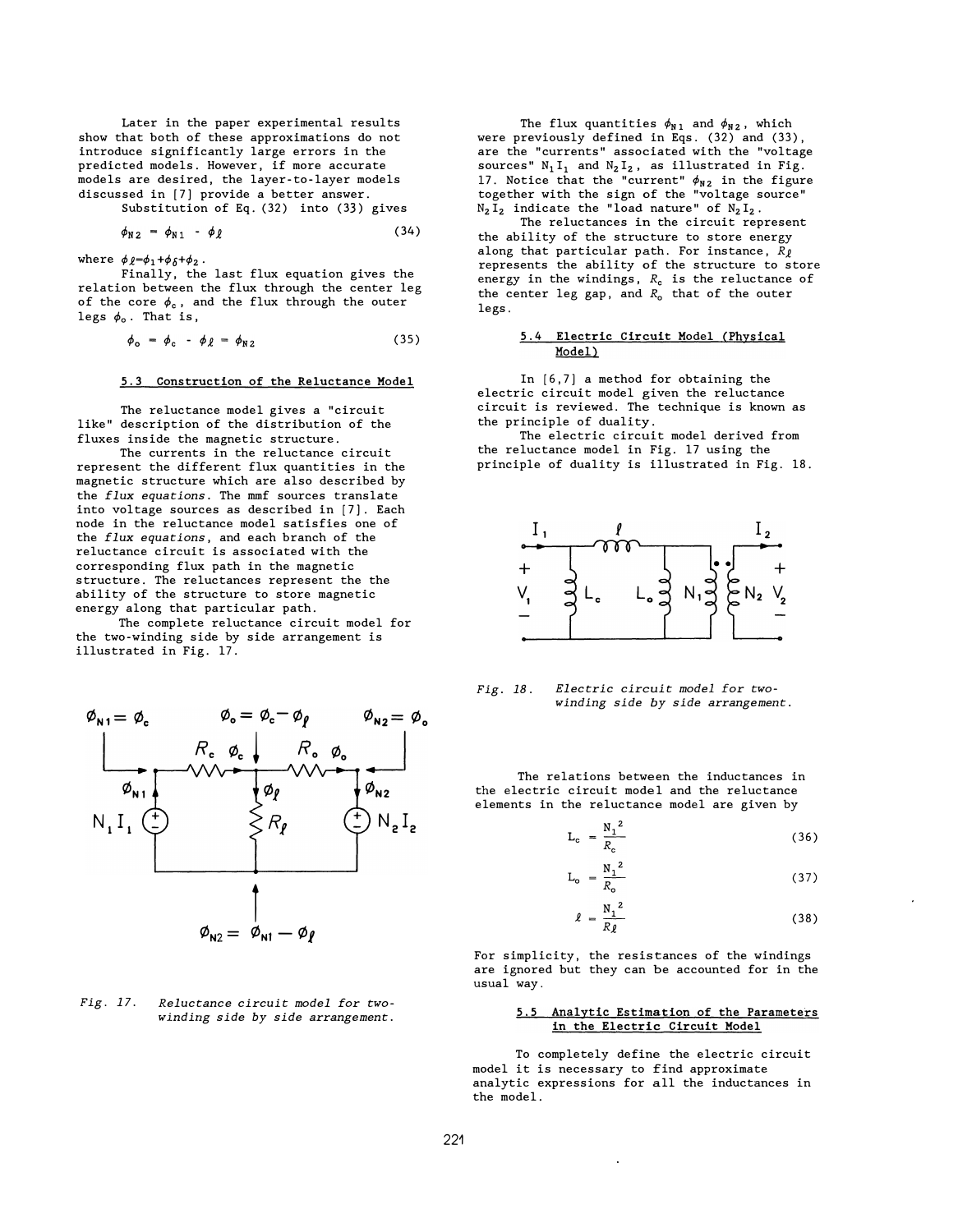The two inductances  $L_c$  and  $L_0$  in the electric circuit model are easily obtained since they are directly associated with the center and outer leg gaps respectively. That is,

$$
L_c = \frac{N_1^2}{R_c} = \frac{N_1^2}{\ell_g / \mu_o S_c}
$$
 (39)

and

$$
L_o = \frac{N_1^2}{R_o} = \frac{N_1^2}{\ell_g / \mu_o S_o}
$$
 (40)

where  $S_c$  is the effective area of the center leg of the core,  $S_0$  the total area of the outer legs, and  $\ell_{g}$  the length of the spacer gap.

The leakage inductance  $\ell$  can be calculated by shorting the secondary and exciting the primary with a current source. If the leakage inductance  $l$  is much smaller than  $L_c$ , most of the energy from the current source is stored in the leakage inductance  $\ell$  and not in  $L_c$ . The field intensity through the windings can be determined as before. The result is very similar to the plot in Fig. l6(b), except that now the magnetizing current is approximately zero  $(N_1 I_1 \approx N_2 I_2)$ , and therefore the magnetizing field intensity  $H_m$  (Eq. (31) is also reduced to approximately zero.

Evaluation of Eq. (4) throughout the volume of the windings under these conditions gives

$$
\ell = 2\pi\mu_o N_1^2 \frac{1}{b} \left[ h_1 \left( \frac{r_o}{3} + \frac{h_1}{4} \right) + \delta \left( r_o + h_1 + \frac{\delta}{2} \right) + \right. \\
\left. + h_2 \left( \frac{r_o + h_1 + \delta}{3} + \frac{h_2}{12} \right) \right] \tag{41}
$$

If the widths of the-windings are the same, If the widths of the windings are the same,<br>i.e.,  $h_1=h_2$ -h/2, and  $\delta\ll h$ ,  $\mathbb{E}(\sqrt{41})$  reduces to

$$
\ell = \frac{1}{3} \mu_0 N_1^2 \frac{h}{b} MLT
$$
 (42)

where MLT =  $2\pi(\tau_0 + \hbar/2)$  is the mean length per turn of the bobbin.

The electric circuit model in Fig. 18 together with the expressions given by Eqs. (39), (40), and (41) completely define the physical model for the two-winding side by side arrangement in Fig. 8.

# 5 .6 Examples

Various bobbin cores of different sizes were wound as shown in Fig. 8. Two examples are given in this section.

The first example is a small P-22l3 pot core with a spacer gap. The length of the gap and the size of the windings and the core are summarized below.

 $N_1 = 65$ ,  $N_2 = 61$  $r_o$  = radius of bobbin = 0.5 cm  $h =$  width of each winding = 0.2 cm  $b = height of the windings = 0.8 cm$  $S_c$  = area of the center leg = 0.542 cm<sup>2</sup>  $S_0$  = area of the outer legs = 1.04 cm<sup>2</sup>  $\ell_{g}$  = length of the spacer gap = 0.28 mm

The predicted electric circuit model (physical model) obtained by substitution of these values into Eqs. (39), (40), and (41) is shown in Fig. 19.

To experimentally verify the model, the four parameters  $L_c$ ,  $L_o$ ,  $\ell$ , and N can be derived from a set of impedance and voltage ratio measurements (7). The electric circuit model derived from these measurements is shown in Fig. 19, and compares favorably with the predicted results.



Fig. 19. Predicted () vs. measured [J electric circuit model values for two-winding side by side arrangement on a P-2213 pot core with a 0.28 mm spacer gap.

The second example is a similar pot core (P-2213) but with a very large center leg gap only. The length of the gap is 1.2 mm, which for a core this size  $(\approx 22$  mm  $\times$  13 mm) is significantly large. Since only a center leg gap is used, the associated inductance of the outer legs L<sub>o</sub> in Fig. 18 is very large with respect to  $L_c$  and can be neglected.

The predicted and measured electric circuit model values are illustrated in Fig. 20, where  $L_0 \approx \infty$ . Although the errors between the measured and the predicted values have increased, (probably because of the large size of the center leg gap), the measurements still compare well with the predictions.



Fig. 20. Predicted () vs. measured [J electric circuit model values for two-winding side by side arrangement on a P-2213 pot core with a 1.2 mm center leg gap.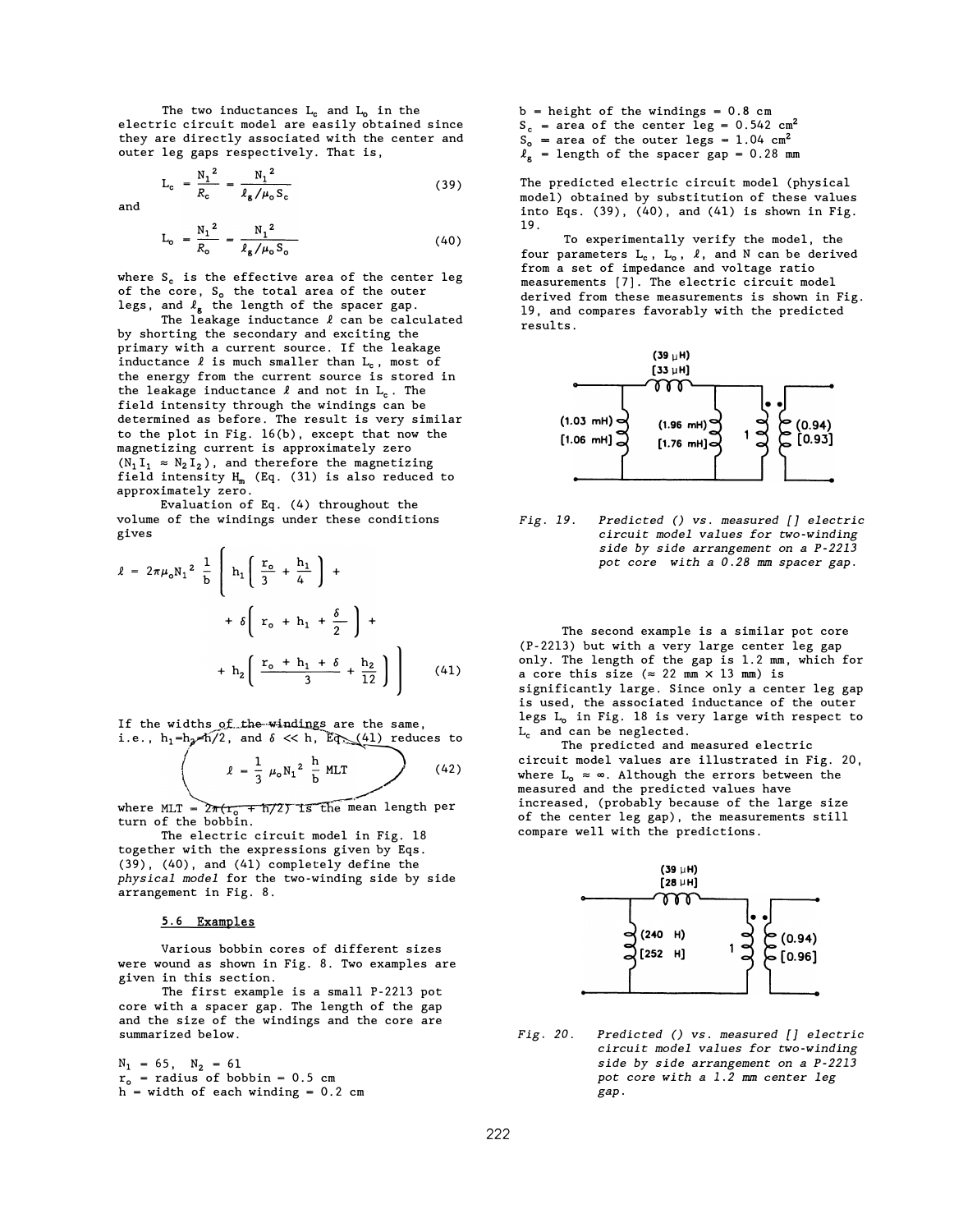# 6 Two-Winding Top-Bottom Arrangement

Another commonly used two-winding configuration is the top-bottom arrangement illustrated in Fig. 21. The physical model of this structure is obtained the same way as before. The flux pattern inside the core and the windings is derived using Ampere's law and the integration path shown in Fig. 21. The field intensity and the flux pattern throughout the core and the windings are also illustrated in the figure.



Fig. 21. Illustration of integration path, field intensity, and flux pattern inside two-winding top-bottom arrangement.

The infinitely small sources  $N_1I_1$  and  $N_2I_2$ are positioned at the extremes of the windings as indicated in Fig. 21. The fluxes enclosed by each one of these mmf sources (flux equations) are obtained from the flux pattern in Fig. 21 and are given by

$$
\phi_{N1} = \phi_c + \phi_1 \tag{43}
$$

$$
\phi_{N2} = \phi_0 - \phi_2 \tag{44}
$$

Also, from the figure,

$$
\phi_c = \phi_o \tag{45}
$$

Equations (43) through (45) are used to construct the reluctance circuit model shown in Fig. 22. The electric circuit model derived from the reluctance model is illustrated in Fig. 23.



Fig. 22. Reluctance circuit model for twowinding top-bottom arrangement.



Fig. 23. Electric circuit model for twowinding top-bottom arrangement.

Because of the series connection of  $R_c$  and  $R_0$  in the reluctance circuit, the corresponding inductances  $L_c$  and  $L_o$  in the electric circuit model appear as a parallel combination.

The expressions for  $L_c$  and  $L_o$  are again given by Eqs. (39) and (40) since they also represent the inductances of the center and the outer leg gaps.

The leakage inductances  $l_1$  and  $l_2$  can be estimated by shorting the secondary and calculating the amount of energy stored in each one of the windings. Evaluation of Eq. (4) throughout the volume of each one of the windings give

$$
\ell_1 = \frac{\mu_o}{3} N_1^2 \frac{b_1}{h} MLT
$$
 (46)

and

$$
\ell_2 = \frac{\mu_0}{3} N_1^2 \frac{b_2}{h} MLT
$$
 (47)

where MLT =  $2\pi(r_o + h/2)$  is the mean length per turn of the bobbin.

6.1 Examples

A small pot core (P-2213) with a center leg gap was used for this example. The windings are wound on a split bobbin as shown in Fig. 21. The predicted and measured electric

circuit models are shown in Fig. 24. The measurements compare favorably with the predictions.



Fig. 24. Predicted () vs. measured [] electric circuit model values for two-winding top-bottom arrangement on a P-22l3 pot core with a 0.45 mm center leg gap.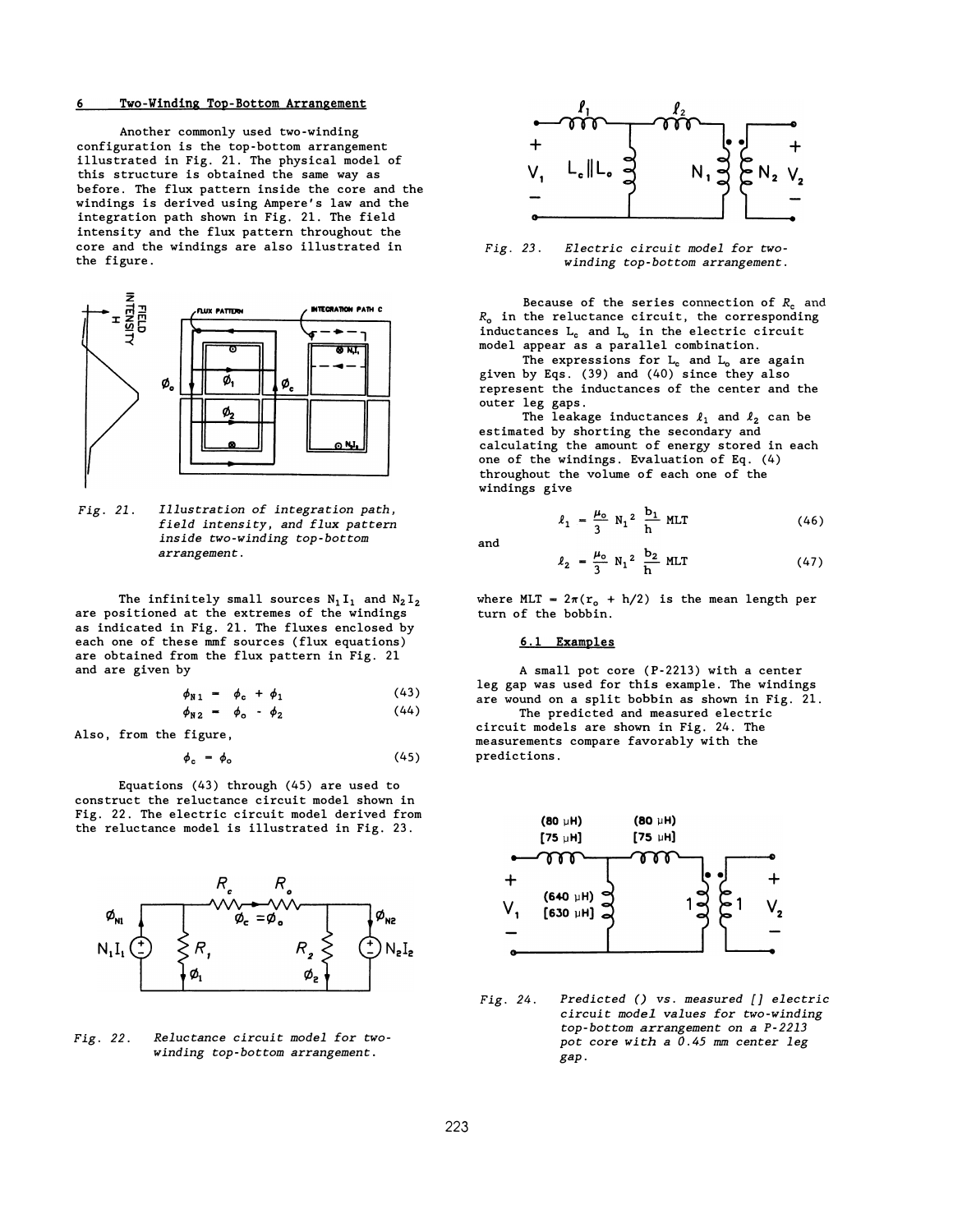### 7 Physical Models for Three and Four-Winding Magnetic Circuits

There are several three and four-winding extensions of the side by side and the topbottom arrangements [7]. Only two will be discussed in this paper.

# 7.1 Three-Winding Side by side **Arrangement**

The first example is a three-winding extension of the side by side arrangement discussed in Section 5. It is illustrated in Fig. 25.

The flux pattern inside the structure is determined as before, and shown in Fig. 25. The flux equations are given by

$$
\phi_{N1} = \phi_c \tag{48}
$$

$$
\phi_{N2} = \phi_c - (\phi_1 + \phi_2) \tag{49}
$$

$$
\phi_{N3} = \phi_c - (\phi_1 + \phi_2 + \phi_3) \tag{50}
$$

$$
\varphi_c = \varphi_o + \varphi_1 + \varphi_2 + \varphi_3 \tag{51}
$$

Substitution of Eq. (51) into Eqs. (48) through (50) gives the additional equations

 $\phi_{N1} = \phi_0 + \phi_1 + \phi_2 + \phi_3$ (52)

$$
\phi_{N2} = \phi_o - \phi_3 \tag{53}
$$

$$
\varphi_{N3} = \varphi_o \tag{54}
$$

Equations (48) through (54) are used to construct the reluctance model illustrated in Fig. 26. The corresponding electric circuit model is shown in Fig. 27.

The inductances  $L_c$  and  $L_o$  in the electric circuit model correspond to the center and outer legs gaps respectively, and are given by Eqs. (39) and (40) .

The leakage element  $\ell_{12}$  is the leakage inductance between the primary  $N_1$  and the secondary  $N_2$ , which is basically the same as the leakage inductance of the two·-winding side by side arrangement given in Eq. (41) .

The leakage inductance  $\ell_{23}$  in Fig. 27 represents the energy storage capabilities  $\theta$ between N<sub>2</sub> and N<sub>3</sub>. It can be computed by opening the primary  $N_1$ , shorting the secondary  $N_2$ , and exciting  $N_3$  with a current source  $[7]$ .

If  $h_1=h_2=h_3-h/3$ , and  $\delta_1$ ,  $\delta_2$  <<< h, the expressions for  $l_{12}$  and  $l_{23}$  reduce to

$$
\ell_{12} = \frac{4}{9} \pi \mu_0 N_1^2 \frac{h}{b} (r_0 + h/3)
$$
 (55)

$$
\ell_{23} = \frac{4}{9} \pi \mu_0 N_3^2 \frac{h}{b} (r_0 + 2h/3)
$$
 (56)

Finally, it may be noted from the electric circuit model in Fig. 27 that there is no leakage inductance element in series with  $N_2$ , which is because, physically,  $N_2$  is "sandwiched" between  $N_1$  and  $N_3$ , as illustrated in Fig. 25. Therefore any flux enclosed by  $N_2$  is also approximately enclosed by either  $N_1$  or  $N_3$ .

However, the energy storage capability of  $N_2$  is represented in the electric circuit model by  $\ell_{12}$  and  $\ell_{23}$ . For example, if N<sub>3</sub> is left open,  $\ell_{12}$  simply becomes the leakage inductance between  $N_1$  and  $N_2$ . If  $N_1$  is open,  $\ell_{23}$  is the leakage inductance between  $N_2$  and  $N_3$ .



Fig. 25. Flux pattern inside three-winding side by side arrangement.



Fig. 26. Reluctance model for three-winding side by side arrangement.



Fig. 27. Electric circuit model for threewinding side by side arrangement.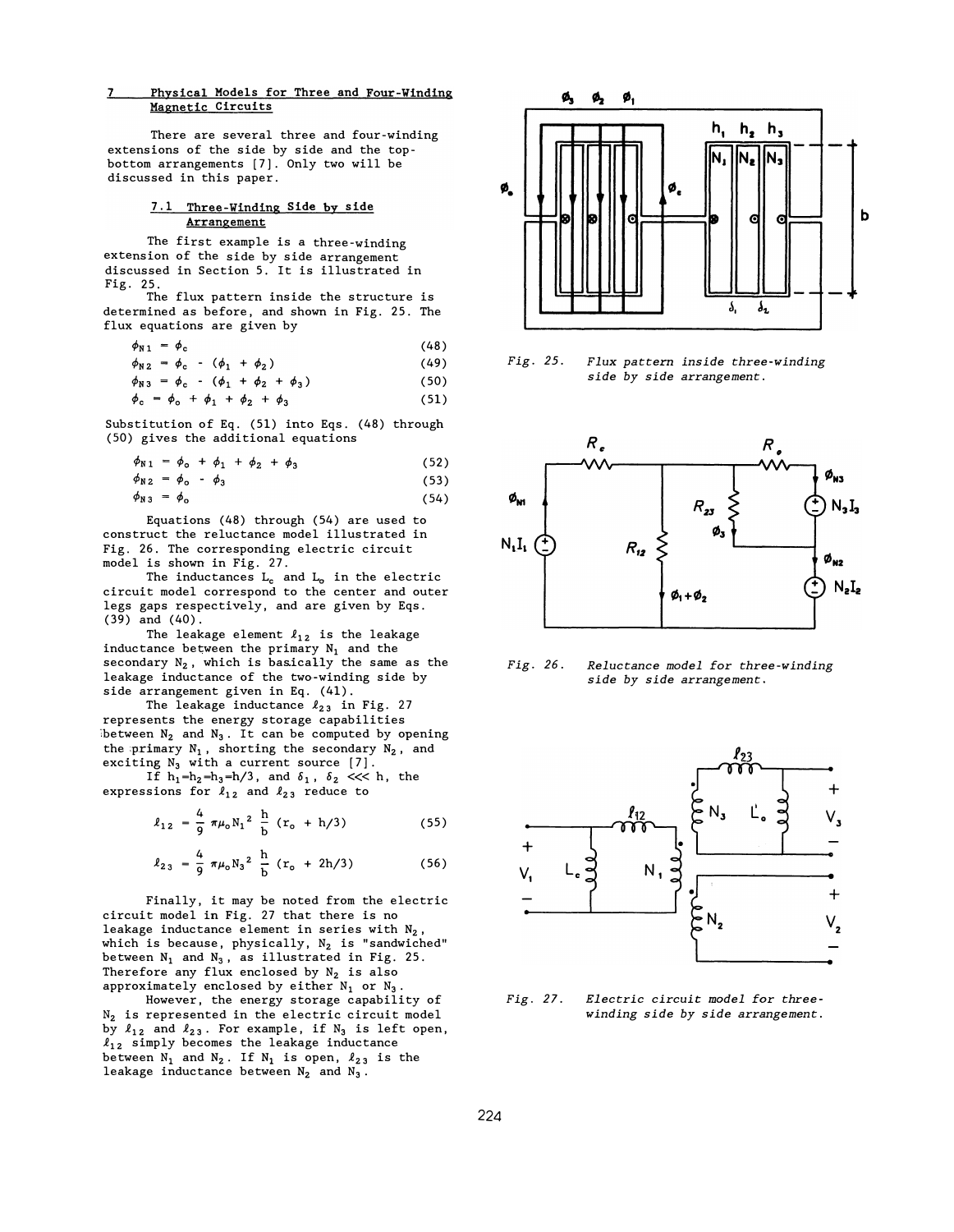

#### 7.2 Four-Winding Top-Bottom Arrangement

A four-winding extension of the top-bottom arrangement discussed in Section 6 is illustrated in Fig. 28(a). The electric circuit model is derived in the same way as all the previous cases and is illustrated in Fig. 28(b).





(a)

Fig. 28. Four winding extension of the topbottom arrangement (a) and the corresponding electric circuit model  $(b)$ .

The expression for the leakage parameters in the model are given in [7].

# 7.3 Example

A large P-4229 ferrite pot core with a 1. 4 mm spacer gap was wound as shown in Fig. 25. The three windings are of the same width, and the separations between them are negligible. The predicted and measured electric circuit model values are shown in in Fig. 29.

Other three and four-winding examples were also verified, and the measurements always compared favorably with the predictions.

# 7. 4 Other Extensions of Multiple-Winding **Arrangements**

Further extensions of the arrangements previously discussed are possible, and are in general treated the same way as all the previous cases. The general results are similar, and further investigations of these give no additional qualitative information.

Other configurations with different types of cores (toroids etc.) and different winding arrangements (sectionalized, foils, etc) were also investigated. The results are discussed in  $[7]$ .



Fig. 29. Predicted () vs. measured [J electric circuit model values for threewinding side by side arrangement on a P-4229 pot core with a 1.4 mm spacer gap.

#### Conclusions

<sup>A</sup>new modelling method for magnetic circuits is presented in this paper. The electric circuit models (physical models) obtained with this method incorporate adequate information about the correct distribution of leakage energy in the windings of a magnetic structure, the presence of gaps throughout the magnetic path of the core, and the type of cores used.

The electric circuit models obtained with this method are physically natural, i.e. there is a one to one correspondence between the elements in the model and corresponding physical parameters in the original magnetic structure.

Several commonly used arrangements such as toroids with uniformly distributed turns, and the conventional side by side and top-bottom bobbin core arrangements with multiple windings were modelled with the new technique. The measured electric circuit model values always compared favorably with the predicted physical values derived with the new method.

Physical models for magnetic circuits can be used in a number of switching applications to enhance and facilitate what is usually a very lengthy and inefficient design process. This is specially the case when second-order specifications such as magnetic leakage are involved in the design process. Some of these applications are minimization of magnetic leakage effects in isolation transformers, and minimization of current ripple in coupled inductors.